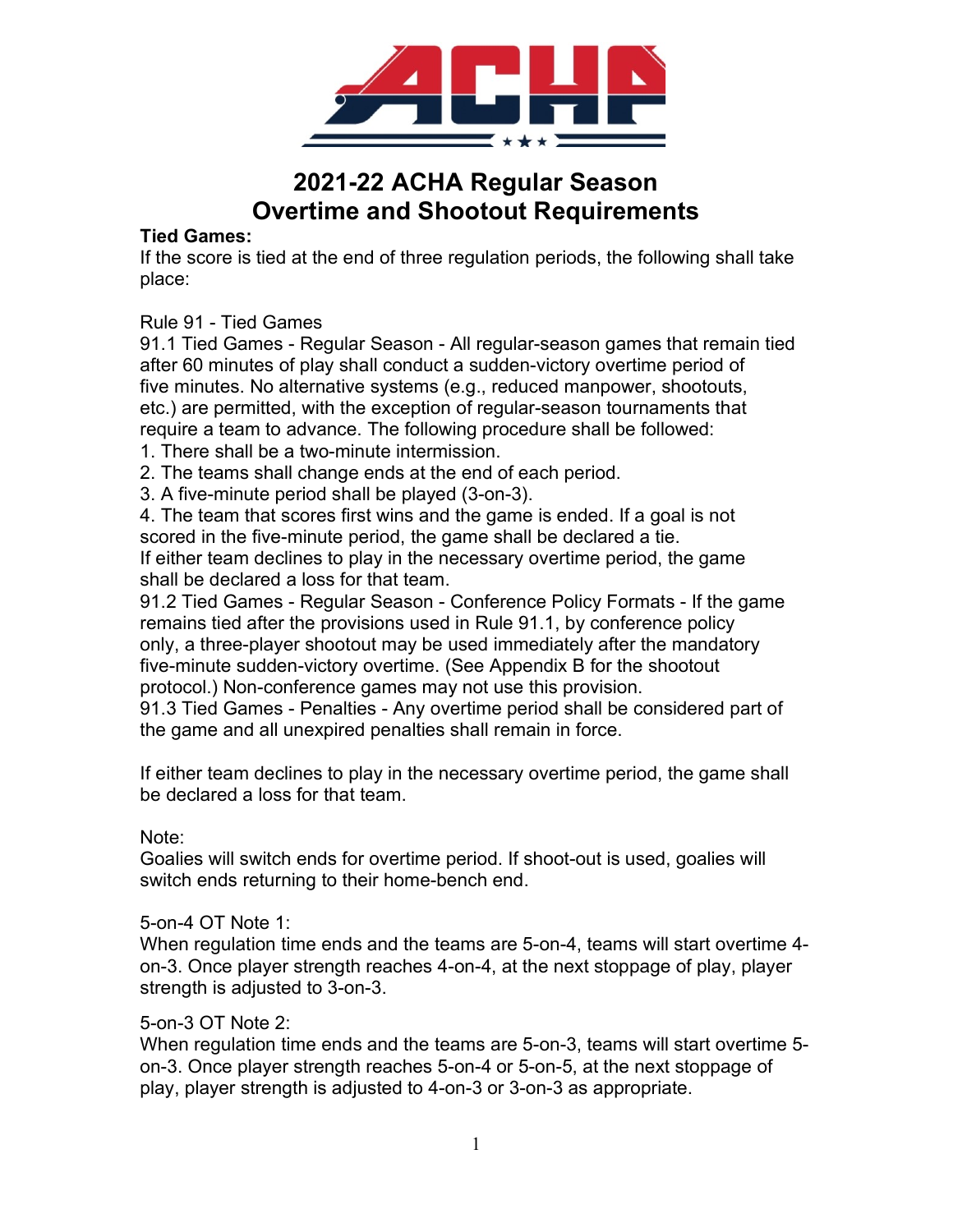#### 4-on-4 OT Note 3:

When regulation ends and teams are 4-on-4, teams will start overtime 3-on-3. Once player strength reaches 4-on-4, at the next stoppage of play, player strength is adjusted to 3-on-3 as appropriate.

#### OT Note:

At no time will a team have less than three players on the ice. This may require additional players to be added and at the next stoppage of play, player strength is adjusted as appropriate.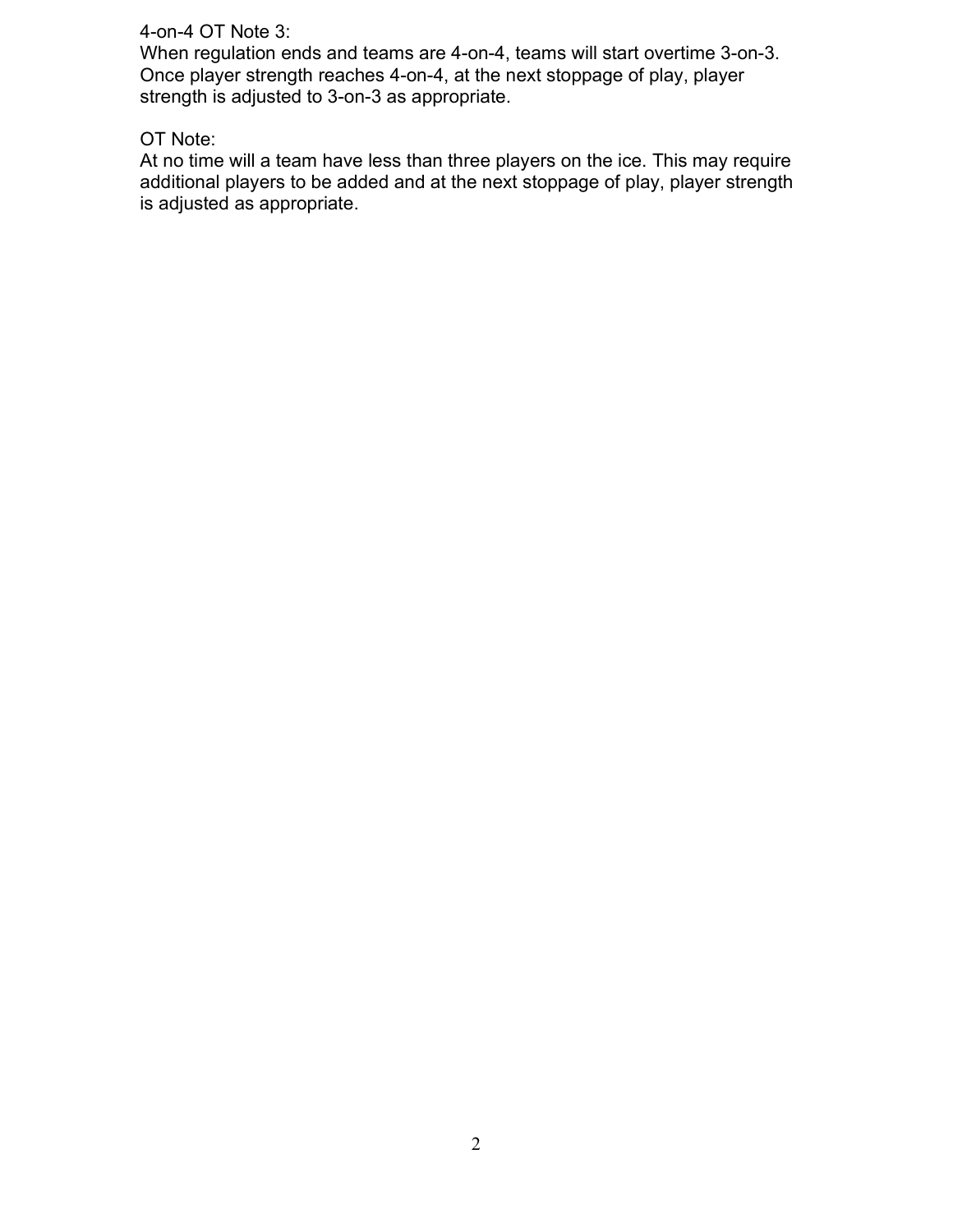

# 2021-22 ACHA Regular Season Overtime and Shootout Requirements

# Men's

#### Division 1:

Overtime required 3-on-3 sudden victory. 3-player shootout required, (Refer to NCAA rule 91.6 and Appendix B).

### Division 2:

Overtime required 4-on-4 sudden victory. (ACHA rule, Part Five, Article II, Section 3N). Shootout:

ACHA League Games – Leagues may adopt rules to allow shootout. Scores will be reported as "shootout" on the ACHA website.

ACHA Non-League Games – Shootout not permitted.

### Division 3:

Overtime required 3-on-3 sudden victory. (ACHA rule, Part Six, Article III, Section 1C). If the game remains tied at the end of the five-minute overtime, the game shall be recorded as a tie for the purpose of ACHA D3 rankings. Shootout:

Teams may have a shoot-out as part of local conference rules or when playing a non-D3 team.

# Woman's:

#### Division 1:

Overtime required 3-on-3 sudden victory. (ACHA rule, Part Seven, Article III, Section 2F) unless there is a written exception on a signed game contract. If tied after overtime, games will be ACHA scored tie. No shootout option.

## Division 2:

Overtime required 4-on-4 sudden victory. (ACHA rule, Part Eight, Article III, Section 2G) unless there is a written exception on a signed game contract. If tied after overtime, games will be ACHA scored tie. No shootout option.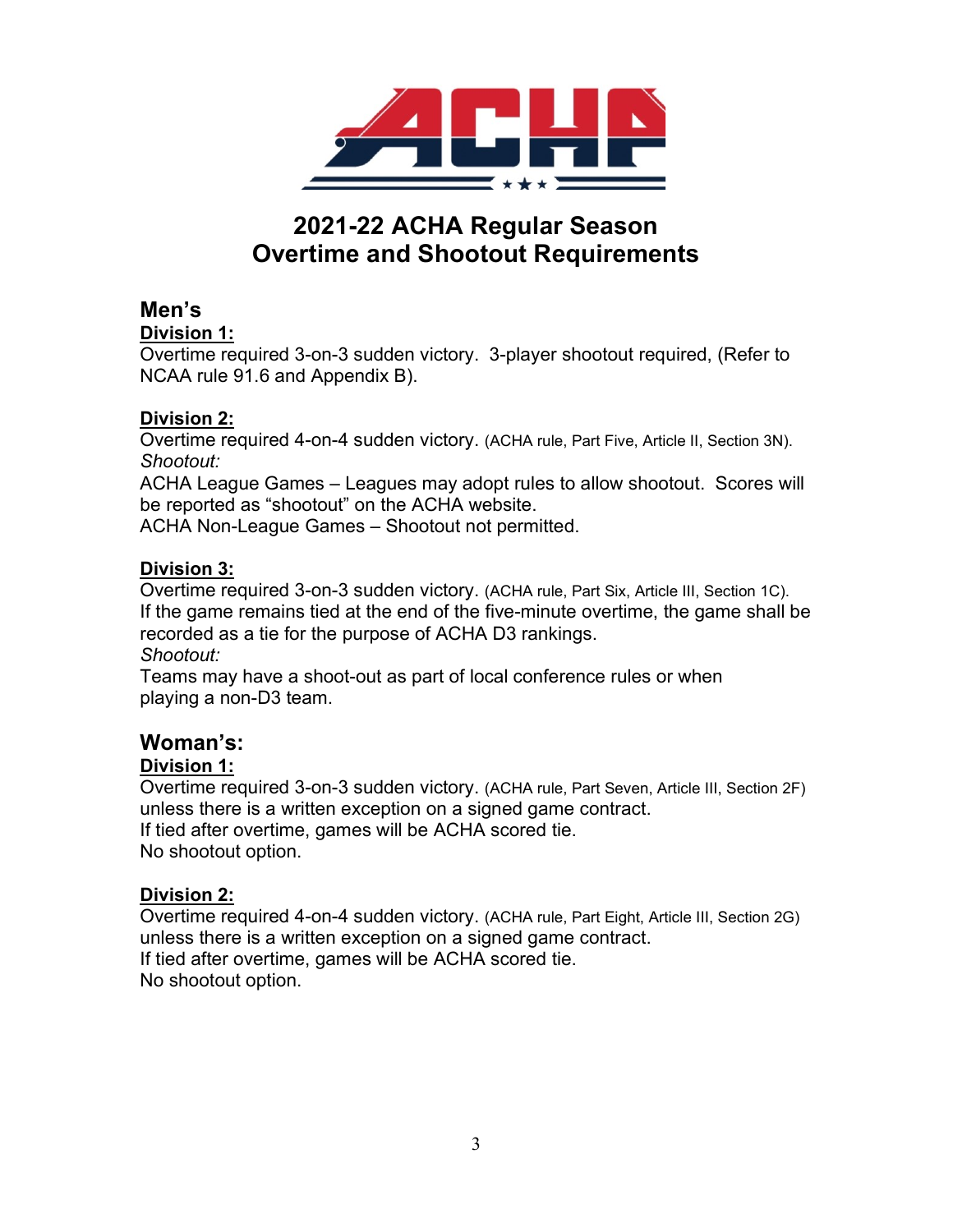

### NCAA Ice Hockey Shootout Protocol

91.2 Tied Games - Regular Season - Conference Policy Formats - If the game remains tied after the provisions used in Rule 91.1, by conference policy only, a three-player shootout may be used immediately after the mandatory five-minute sudden-victory overtime. (See Appendix B for the shootout protocol.) Nonconference games may not use this provision.

## APPENDIX B

This protocol is only to be used in accordance with Rule 91.6.

1. Prior to the shootout beginning, one referee will instruct the timekeeper to put two minutes on the clock and immediately start the clock.

2. The referees will meet at the referee's crease with the captains to explain the protocol during the two-minute period.

3. The goalkeepers will defend the goal closest to their bench.

4. It is recommended that the ice surface be dry scraped in the middle of the ice through both creases.

5. The home team has the option of shooting first or defending first. If Team A's first two players score, while none of Team B's players score, the shootout is over and Team A wins the shootout.

6. If the shootout remains tied at the end of this round, each coach will select a different shooter, this time in a sudden-victory situation. The first three shooters are ineligible until all other bench players have attempted a shot, if necessary. Each team has an equal number of chances to shoot before a winner is declared.

7. If the goalkeeper attempts to stop the shot by throwing their stick or any object, or by dislodging the net for any reason, the referee shall make one of the following determinations:

a. Award a goal if the referee deems the player would have scored into the area normally occupied by the net had it not been dislodged.

b. Allow the shot to be retaken if the player does not score or it could not be determined if the puck would have entered the area normally occupied by the net; or

c. If the net becomes dislodged after the puck has crossed the goal line thus, ending the shot, the above determinations do not apply, and the shot is complete.

**Notes** 

• Players serving penalty time shall not be eligible for the shootout and shall remain in the penalty box during the shootout.

• Goalkeepers may be substituted, but no warm-up time will be allowed.

• If a goalkeeper is injured in the shootout, the goalkeeper may be immediately replaced by a goalkeeper off the bench. The injured goalkeeper may reenter the shootout.

• All players not participating in the shootout must remain on their bench.

• If video replay is available, it may be used to confirm shootout goals.